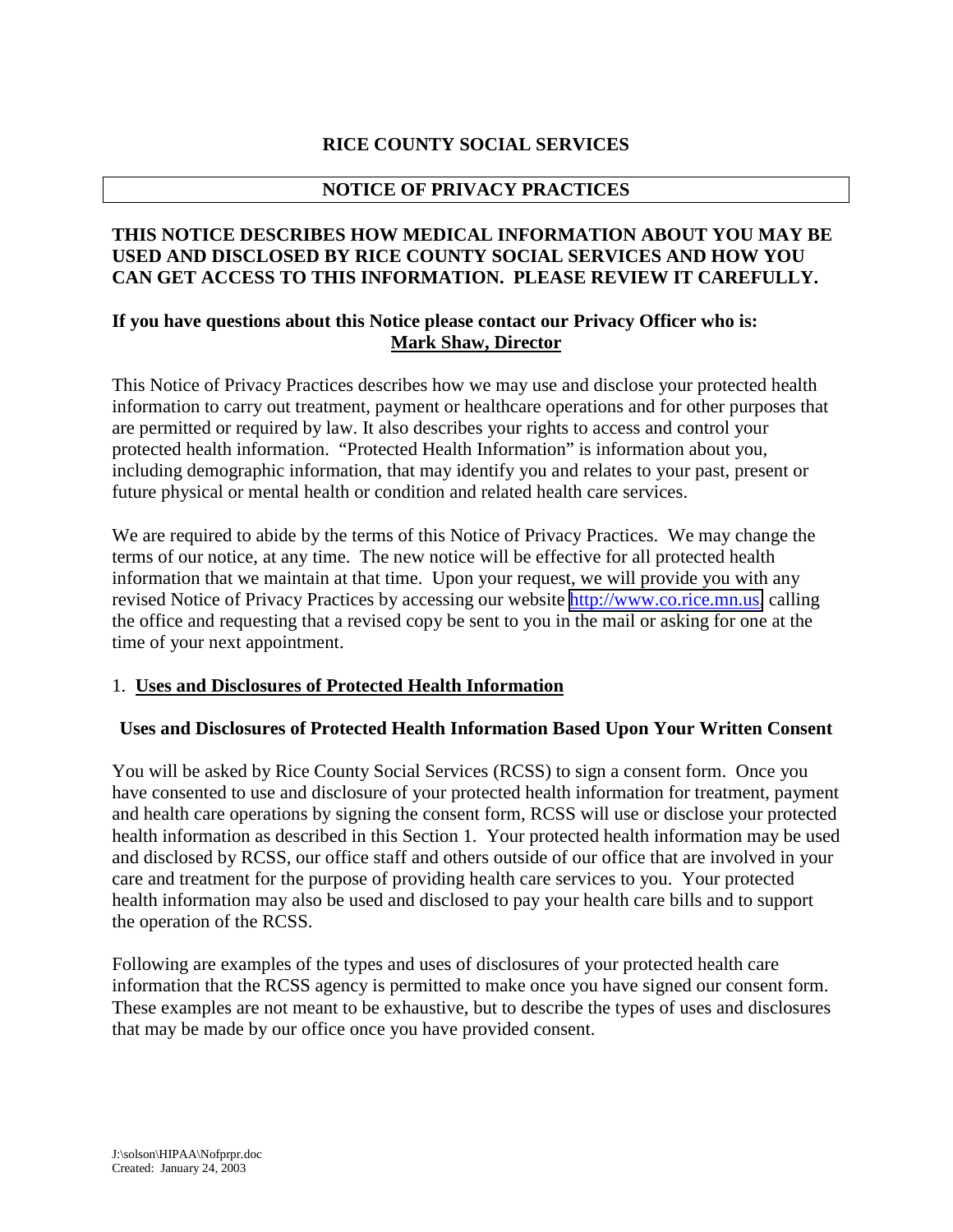**To Provide Treatment**: We will use and disclose your protected health information to provide, coordinate, or manage your health care and any related services. This includes the coordination or management of your health care with a third party that has already obtained your permission to have access to your protected health information. For example, we would disclose your protected health information, as necessary, to your physician who may be treating you when we have the necessary permission from you to disclose your protected health information. Your protected health information may be provided to an employment service provider to whom you have been referred to ensure that RCSS has the necessary information to provide services to you.

**To Obtain Payment**: Your protected health information will be used, as needed, to obtain payment for your health care services. This may include certain activities that your health insurance plan may undertake before it approves or pays for the health care services we recommend for you such as; making a determination of eligibility or coverage for insurance benefits, reviewing services provided to you for medical necessity and undertaking utilization review activities. For example, obtaining approval for chemical health services may require that your relevant protected health information be disclosed to the health plan to obtain approval for the service.

**To Conduct Health Care Operations**: RCSS may use and disclose health information for its own operations in order to facilitate the function of the Agency and as necessary to provide quality care to all of our clients. Health care operations includes activities such as:

- Review of client charts by supervisors and designated professional staff to assess quality and improve care.
- Reviewing and auditing of charts by state and federal oversight agencies
- Managing the business and administrative aspects of the Agency
- Maintaining paper and electronic records of services provided
- Scheduling client visits
- Preparing financial reports
- Complying with accrediting, certification, licensing or related requirements
- Developing protocols, providing case management, and coordinating care

### **Uses and Disclosures of Protected Health Information Based upon Your Written Authorization**

Other uses and disclosures of your protected health information will be made only with your written authorization, unless otherwise permitted or required by law as described below. You may revoke this authorization, at any time, in writing, except to the extent that RCSS has taken an action in reliance on the use or disclosure indicated in the authorization.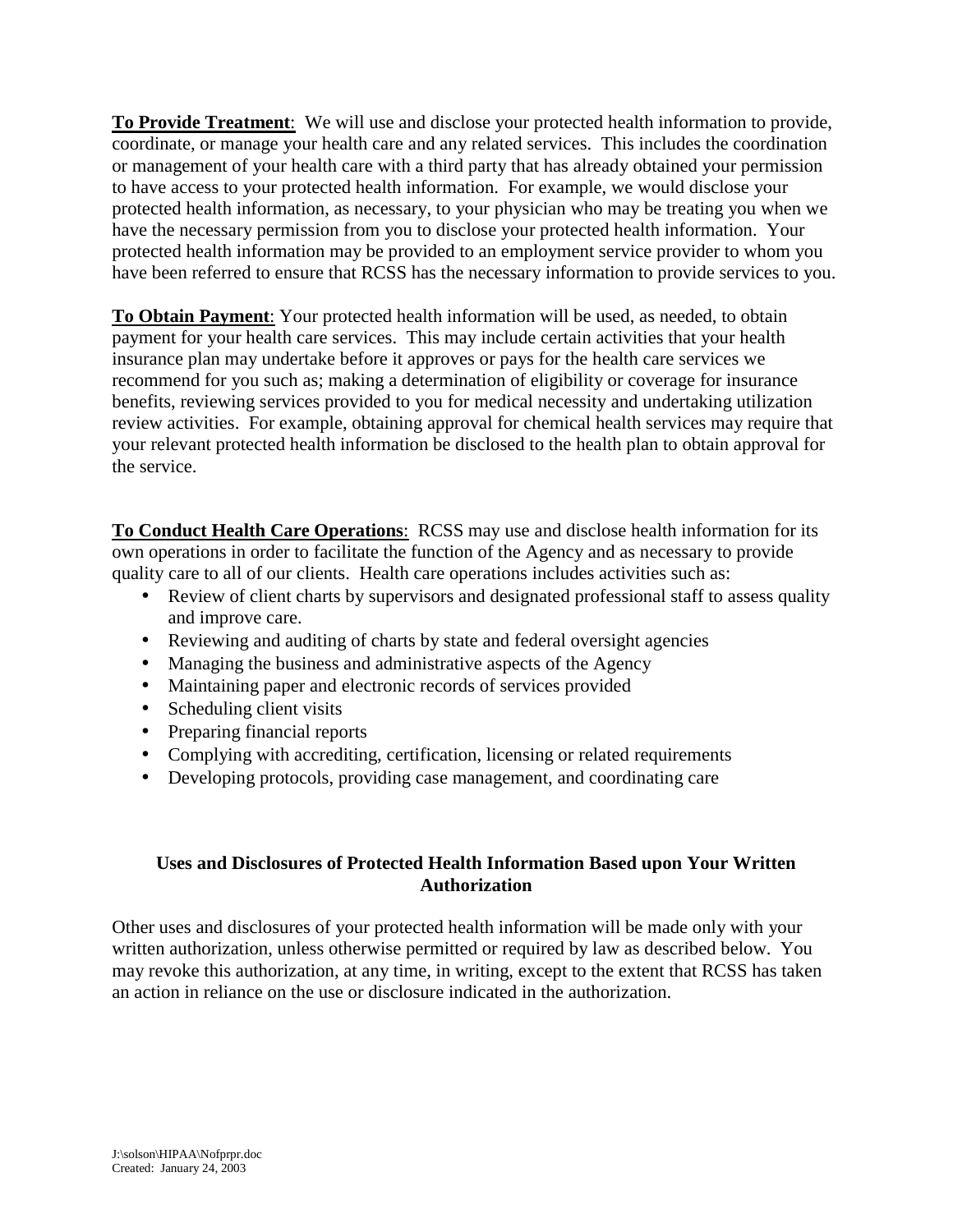#### **Other Permitted and Required Uses and Disclosures That May Be Made With Your Consent, Authorization or Opportunity to Object**

We may use and disclose your protected health information in the following instances. You have the opportunity to agree or object to the use or disclosure of all or part of your protected health information. Only the protected health information that is relevant to your health care will be disclosed.

**Others Involved in Your Healthcare:** Unless you object, we may disclose to a member of your family, a relative, a close friend or any other person you identify, your protected health information that directly relates to that person's involvement in your services. If you are unable to agree or object to such a disclosure, we may disclose such information as necessary if we determine that it is in your best interest based on our professional judgment. We may use or disclose protected health information to notify or assist in notifying a family member, personal representative or any other person that is responsible for your care

**Emergencies:** We may use or disclose your protected health information in an emergency treatment situation. If this happens, RCSS shall try to obtain your consent as soon as reasonably practicable after the delivery of treatment. If RCSS is required by law to provide services to you and has attempted to obtain your consent but is unable to obtain your consent, RCSS may still use or disclose your protected health information to treat you.

**Communication Barriers:** We may use and disclose your protected health information if RCSS attempts to obtain consent from you but is unable to do so due to substantial communication barriers and the RCSS determines, using professional judgment, that you intend to consent to use or disclosure under the circumstances.

## **Other Permitted and Required Uses and Disclosures That May be Made Without Your Consent, Authorization or Opportunity to Object**

We may use or disclose your protected health information in the following situations without your consent or authorization. These situations include:

**Required By Law:** We may use or disclose your protected health information to the extent that the use or disclosure is required by law. The use or disclosure will be made in compliance with the law and will be limited to the relevant requirements of the law. You will be notified, as required by law, of any such uses or disclosures.

**Minnesota Department of Health:** We may disclose your protected health information for public health activities and purposes to a public health authority that is permitted by law to collect or receive the information. The disclosure will be made for the purpose of controlling disease, injury or disability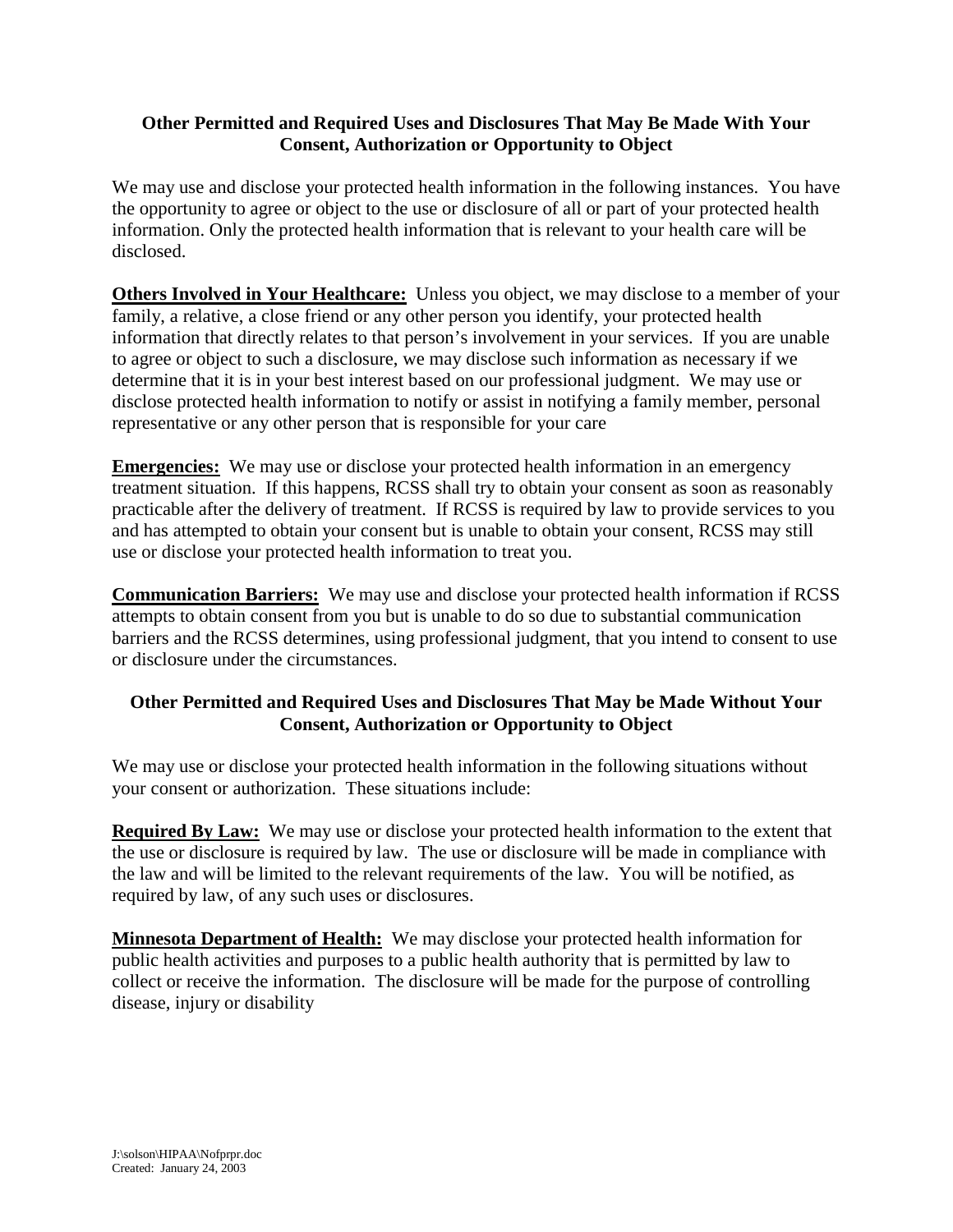**Abuse or Neglect:** We may disclose your protected health information to a human services or law enforcement authority that is authorized by law to receive reports of child or vulnerable adult abuse or neglect. In addition, we may disclose your protected health information if we believe that you have been a victim of abuse or neglect to the governmental entity or agency authorized to receive such information. In this case, the disclosure will be made consistent with the requirements of applicable federal and state laws.

**Legal Proceedings:** We may disclose protected health information in the course of any judicial or administrative proceeding, in response to an order of a court or administrative tribunal (to the extent such disclosure is expressly authorized), in certain conditions in response to a subpoena, discovery request or other lawful process.

**Required Uses and Disclosures:** Under the law, we must make disclosures to you and when required by the Secretary of the Department of Health and Human Services to investigate or determine our compliance with the requirements of Section 164.500 et. seq.

# **2. Your Rights**

Following is a statement of your rights with respect to your protected health information and a brief description of how you may exercise these rights.

**You have the right to inspect and copy your protected health information.** This means you may inspect and obtain a copy of protected health information about you that is contained in a designated record set for as long as we maintain the protected health information. A "designated record set" contains medical and billing records and any other records that RCSS uses for making decisions about you.

Under federal law, however, you may not inspect or copy the following records; psychotherapy notes; information compiled in reasonable anticipation of, or use in, a civil, criminal, or administrative action or proceeding, and protected health information that is subject to law that prohibits access to protected health information. Depending on the circumstances, a decision to deny access may be reviewable. In some circumstances, you may have a right to have this decision reviewed. Please contact our Privacy Officer if you have questions about access to your medical record.

**You have the right to request a restriction of your protected health information.** This means you may ask us not to use or disclose any part of your protected health information for the purposes of treatment, payment or healthcare operations. You may also request that any part of your protected health information not be disclosed to family members or friends who may be involved in your care or for notification purposes as described in this Notice of Privacy Practices. Your request must state the specific restriction requested and to whom you want the restriction to apply.

RCSS is not required to agree to a restriction that you may request. If RCSS believes that it is in your best interest to permit use and disclosure of your protected health information, your protected health information will not be restricted. If RCSS does agree to the requested